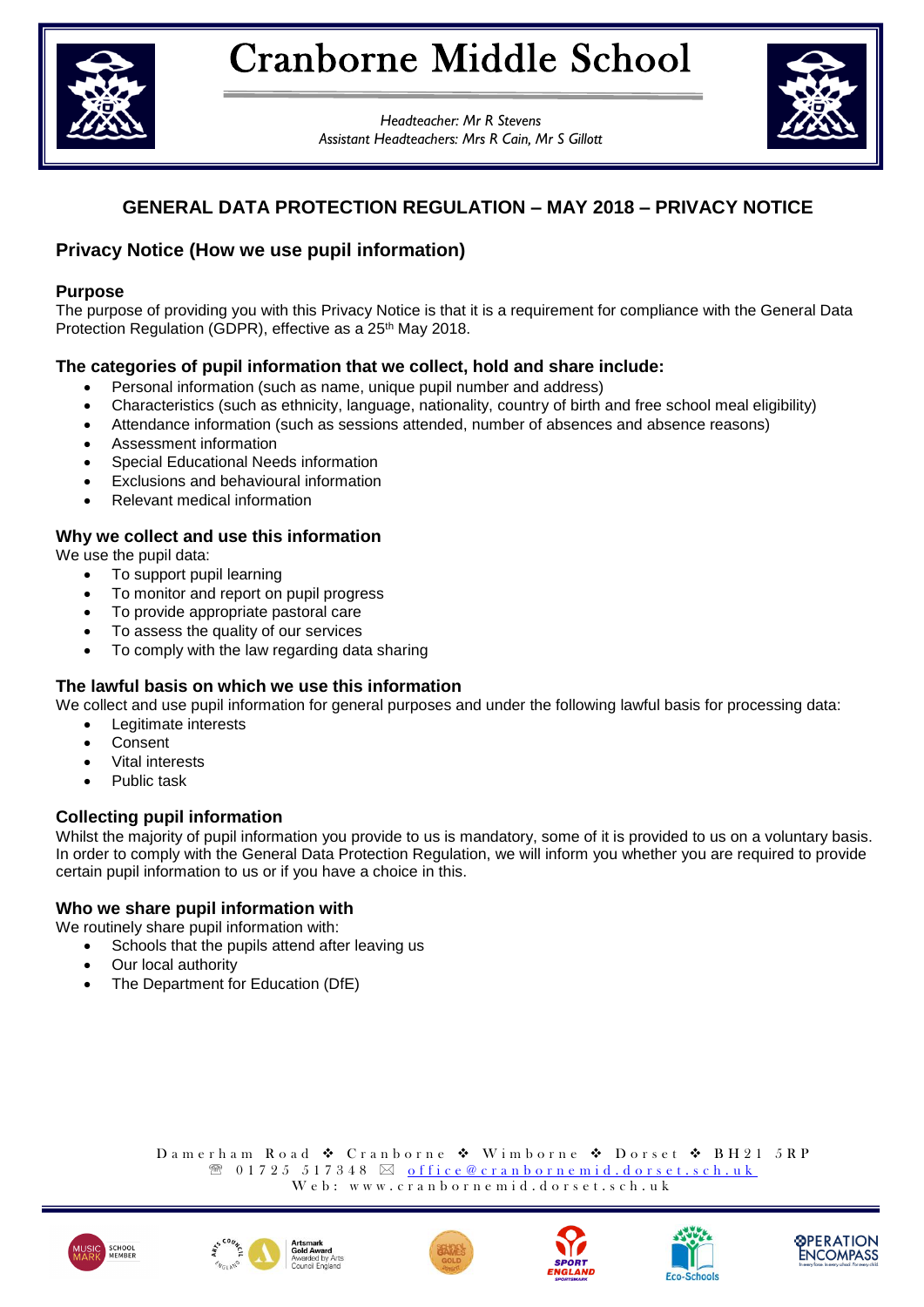

# Cranborne Middle School

*Headteacher: Mr R Stevens Assistant Headteachers: Mrs R Cain, Mr S Gillott*



In addition we may also share information with school inspection teams and Social Care (when safeguarding and child protection issues arise).

### **Why we share pupil information**

We do not share information about our pupils with anyone without consent unless the law and our polices allow us to do so.

We share pupils' data with the Department for Education (DfE) on a statutory basis. This data sharing underpins school funding and educational attainment policy and monitoring.

We are required to share information about our pupils with the Department for Education (DfE) under regulation 5 of The Education (Information About Individual Pupils) (England) Regulations 2013.

### **Data collection requirements:**

To find out more about the data collection requirements placed on us by the Department for Education (for example, via the school census) go to [https://www.gov.uk/education/data-collection-and-censuses-for-schools.](https://www.gov.uk/education/data-collection-and-censuses-for-schools)

### **Youth Support Services: Pupils aged 13+**

Once our pupils reach the age of 13, we also pass pupil information on to our local authority and/or provider of youth support services as they have responsibilities in relation to the education or training of 13-19 year olds under section 507B of the Education Act 1996.

This enables them to provide services as follows:

- Youth support services
- Careers advisers

A parent or guardian can request that only their child's name, address and date of birth is passed to their local authority or provider of youth support services by informing us. This right is transferred to the child/pupil once he/she reaches the age 16.

### **The National Pupil Database (NPD)**

The NPD is owned and managed by the Department for Education and contains information about pupils in schools in England. It provides invaluable evidence on educational performance to inform independent research, as well as studies commissioned by the Department. It is held in electronic format for statistical purposes. This information is securely collected from a range of sources including schools, local authorities and awarding bodies.

We are required by law, to provide information about our pupils to the DfE as part of statutory data collections such as the school census and early years' census. Some of this information is then stored in the NPD. The law that allows this is the Education (Information About Indvidual Pupils (England)) Regulation 2013.

To find out more about the NPD, go to: https/www.gov.uk/government/publications/national-pupil-database-user-guideand-supporting-information

The Department may share information about our pupils from the NPD with third parties who promote the education or well-being of children in England by:

- Conducting research or analysis
- Producing statistics
- Providing information, advice or guidance

Damerham Road ◆ Cranborne ◆ Wimborne ◆ Dorset ◆ BH21 5RP  $\mathcal{R}$  0 1 7 2 5 5 1 7 3 4 8  $\boxtimes$  of fice  $@$  cran b or n e mid.d or set.sch.uk Web: www.cranbornemid.dorset.sch.uk